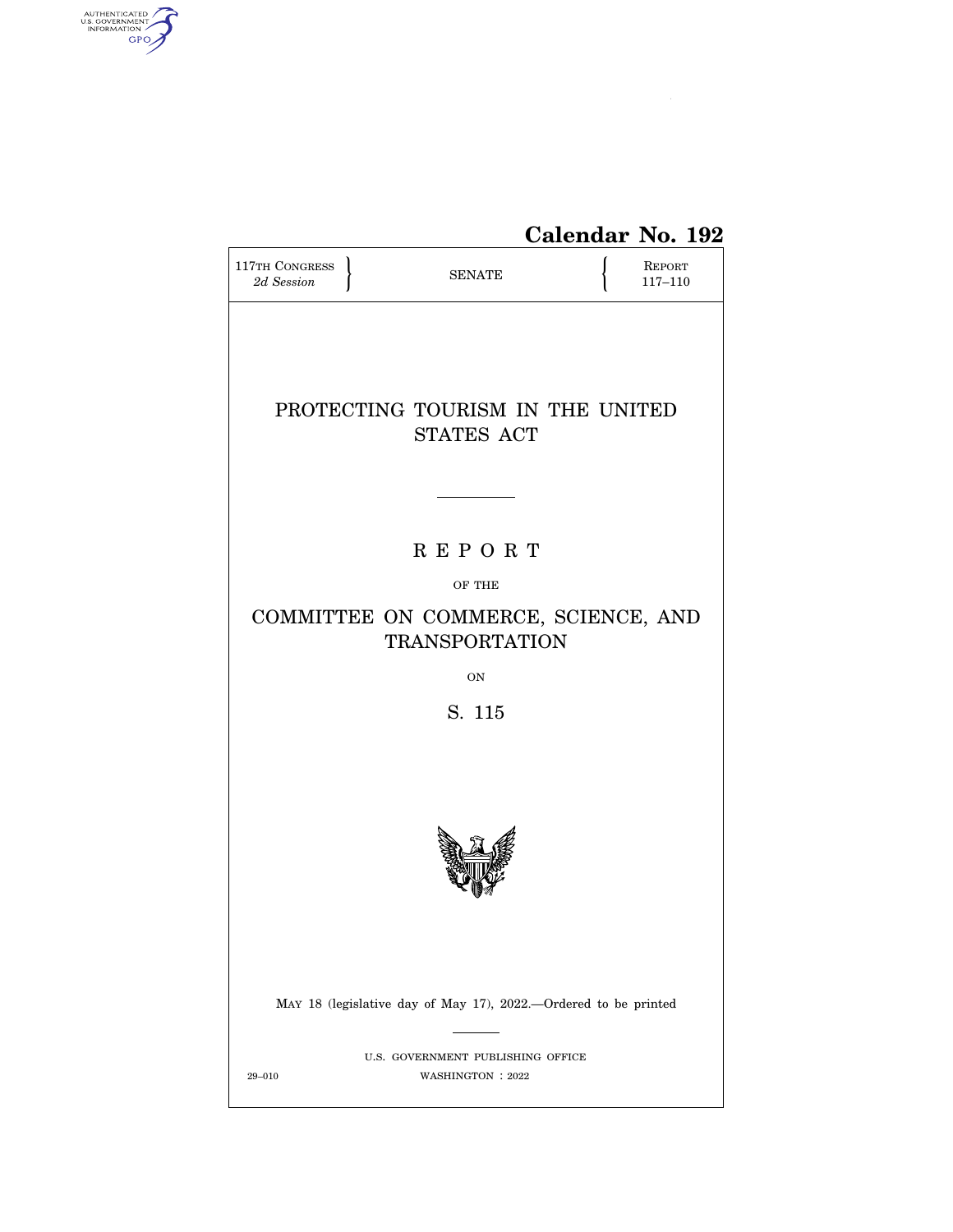#### SENATE COMMITTEE ON COMMERCE, SCIENCE, AND TRANSPORTATION

#### ONE HUNDRED SEVENTEENTH CONGRESS

#### SECOND SESSION

MARIA CANTWELL, Washington, *Chair* 

RICHARD BLUMENTHAL, Connecticut JOHN THUNE, South I<br>BRIAN SCHATZ, Hawaii ROY BLUNT, Missouri BRIAN SCHATZ, Hawaii ROY BLUNT, Miss<br>EDWARD MARKEY, Massachusetts TED CRUZ, Texas EDWARD MARKEY, Massachusetts TED CRUZ, Texas GARY PETERS, Michigan DEB FISCHER, Nebraska TAMMY BALDWIN, Wisconsin JERRY MORAN, Kansas GARY PETERS, Michigan DEB FISCHER, Nebraska TAMMY BALDWIN, Wisconsin JERRY MORAN, Kansas TAMMY DUCKWORTH, Illinois **DAN SULLIVAN, Alaska JON TESTER, Montana** MARSHA BLACKBURN, KYRSTEN SINEMA, Arizona TODD YOUNG, I<br/>n $\,$  JACKY ROSEN, Nevada $\,$  MIKE LEE, Utah JACKY ROSEN, Nevada BEN RAY LUJÁN, New Mexico<br>JOHN HICKENLOOPER, Colorado RAPHAEL WARNOCK, Georgia

AMY KLOBUCHAR, Minnesota ROGER WICKER, Mississippi MARSHA BLACKBURN, Tennessee<br>TODD YOUNG, Indiana MIAE LEE, UGAN<br>RON JOHN SON, Wisconsin<br>SHELLEY MOORE CAPITO, West Virginia<br>RICK SCOTT, Florida CYNTHIA LUMMIS, Wyoming

LILA HELMS, *Staff Director*  JOHN KEAST, *Minority Staff Director*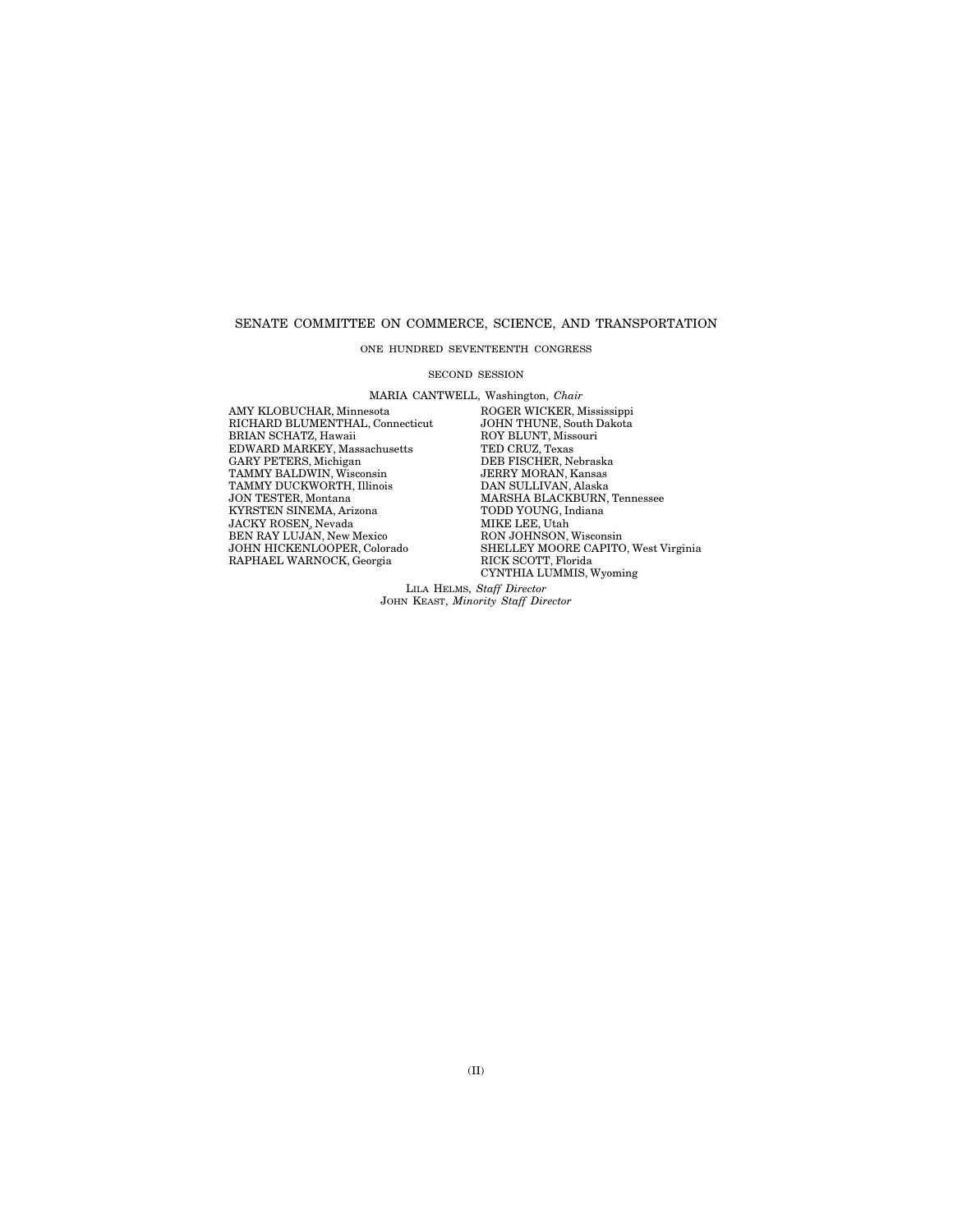| <b>Calendar No. 192</b> |  |
|-------------------------|--|
|-------------------------|--|

117TH CONGRESS **REPORT** 2d Session **117–110** 

## PROTECTING TOURISM IN THE UNITED STATES ACT

MAY 18 (legislative day of May 17), 2022.—Ordered to be printed

Ms. CANTWELL, from the Committee on Commerce, Science, and Transportation, submitted the following

# R E P O R T

#### [To accompany S. 115]

#### [Including cost estimate of the Congressional Budget Office]

The Committee on Commerce, Science, and Transportation, to which was referred the bill (S. 115) to direct the Secretary of Commerce to conduct a study and submit to Congress a report on the effects of the COVID–19 pandemic on the travel and tourism industry in the United States, and for other purposes, having considered the same, reports favorably thereon with amendments and recommends that the bill (as amended) do pass.

#### PURPOSE OF THE BILL

The purpose of S. 115 is to require the Secretary of Commerce (Secretary) to complete, report to Congress, and publish online a study detailing the effects of the COVID–19 pandemic on the travel and tourism industry, including segments of the industry such as domestic, international, leisure, business, conventions, meetings, and events. The Secretary must consult with the U.S. Travel and Tourism Advisory Board and any other appropriate Federal agency. The Secretary also must consult with representatives of relevant sectors of the travel and tourism industry, and provide an opportunity for public input.

#### BACKGROUND AND NEEDS

Travel and tourism is a key component of the U.S. economy; in 2019, travel and tourism generated over \$1.1 trillion (about 2.9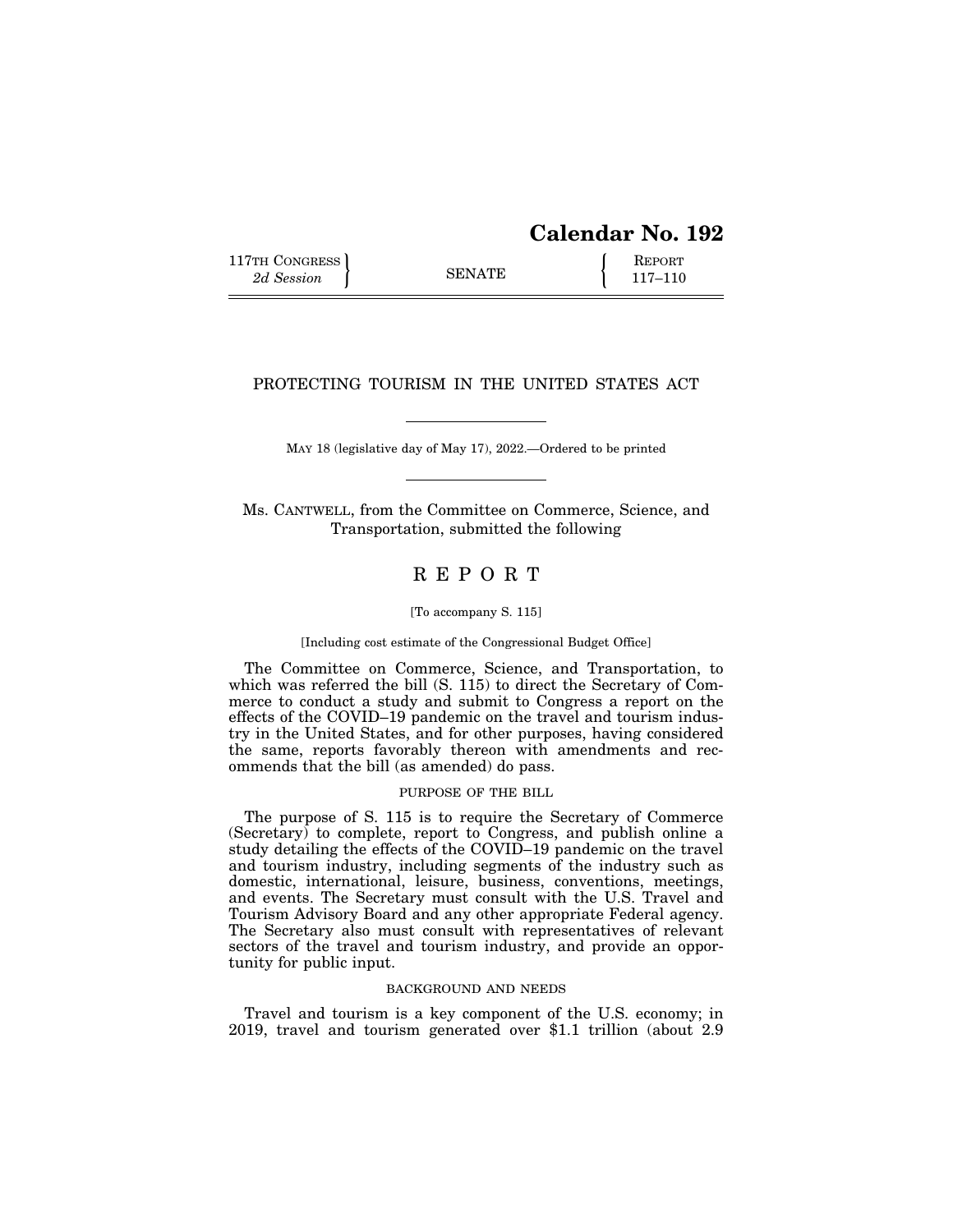percent) of the United States' gross domestic product,<sup>1</sup> made up 9 percent of total exports, supported 9.5 million jobs, and funded a \$51 billion trade surplus.<sup>2</sup> However, the travel and tourism industry has been disproportionately impacted by the COVID–19 pandemic. In 2020, annual travel spending in the United States experienced a 42-percent annual decline from 2019, with international travel spending falling by 76 percent compared to 2019.3 During the pandemic, the leisure and hospitality sector experienced a peak unemployment rate of 39.3 percent—higher than any other sector and in May 2021, the sector had the highest unemployment rate, at 10.1 percent.4 Extensive research and attention is necessary to understand the full extent of impacts of the pandemic on the travel and tourism industry, as well as what measures will be necessary to facilitate the industry's recovery as quickly as possible.

#### LEGISLATIVE HISTORY

S. 115 was introduced on January 28, 2021, by Senator Klobuchar (for herself and Senators Blunt, Rosen, and Scott [SC]) and was referred to the Committee on Commerce, Science, and Transportation of the Senate. Senators Cortez Masto, Cramer, and Sinema are additional cosponsors. On April 28, 2021, the Committee met in open Executive Session and, by voice vote, ordered S. 115 reported favorably with an amendment.

#### ESTIMATED COSTS

In accordance with paragraph 11(a) of rule XXVI of the Standing Rules of the Senate and section 403 of the Congressional Budget Act of 1974, the Committee provides the following cost estimate, prepared by the Congressional Budget Office:

CONGRESSIONAL BUDGET OFFICE, U.S. CONGRESS, *Washington, DC, August 13, 2021.* 

#### Hon. MARIA CANTWELL,

*Chairwoman, Committee on Commerce, Science, and Transportation, U.S. Senate, Washington, DC.* 

DEAR MADAM CHAIRWOMAN: The Congressional Budget Office has prepared the enclosed cost estimate for S. 115, the Protecting Tourism in the United States Act.

If you wish further details on this estimate, we will be pleased to provide them. The CBO staff contact is David Hughes.

Sincerely,

#### PHILLIP. L. SWAGEL, *Director.*

Enclosure.

<sup>1</sup> Sean F. Hennessey, "Resilience in the Time of COVID: The Hospitality and Tourism Sector," U.S. Department of State, February 9, 2021 (https://www.state.gov/briefings-foreign-presscenters/resilience-in-the-time-of-covid-the-hospitality-and-tourism-sector/).<br><sup>2</sup> National Travel and Tourism Office, *FAST FACTS: U.S. Travel and Tourism Industry 2019*,

August 2020 (https://www.trade.gov/sites/default/files/2020-12/Fast%20Facts%202019.pdf).<br><sup>3</sup> U.S. Travel Association, ''COVID–19 Travel Industry Research'' (https://www.ustravel.org/<br>toolkit/covid-19-travel-industry-resear

toolkit/covid-19-travel-industry-research-1) (accessed September 8, 2021). 4 Congressional Research Service, *Unemployment Rates During the COVID–19 Pandemic*, p. 9, updated August 20, 2021 (https://fas.org/sgp/crs/misc/R46554.pdf).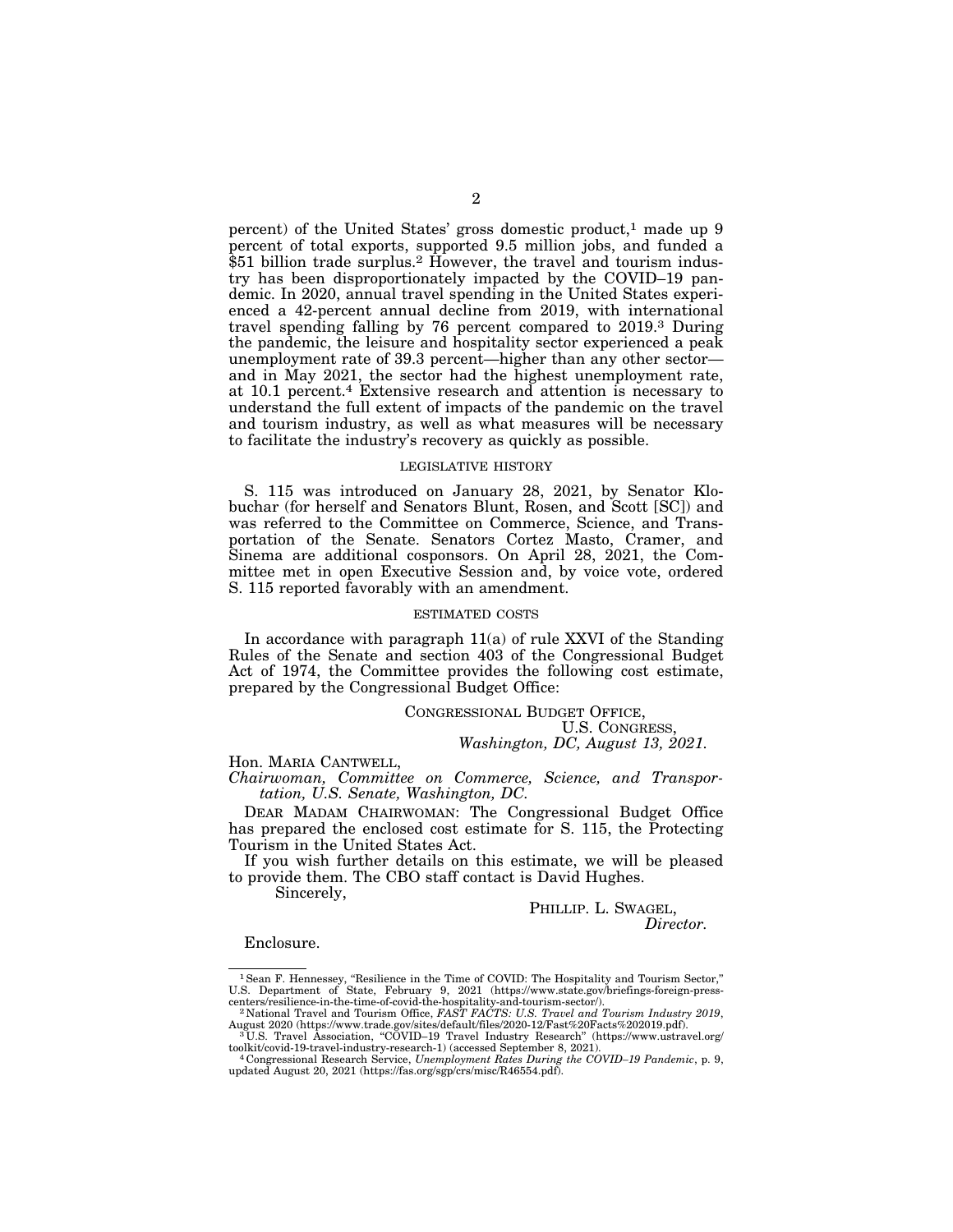| S. 115, Protecting Tourism in the United States Act<br>As ordered reported by the Senate Committee on Commerce, Science, and Transportation on April 28, 2021 |      |                                     |           |                |
|---------------------------------------------------------------------------------------------------------------------------------------------------------------|------|-------------------------------------|-----------|----------------|
| By Fiscal Year, Millions of Dollars                                                                                                                           | 2021 | 2021-2026                           | 2021-2031 |                |
| Direct Spending (Outlays)                                                                                                                                     |      |                                     |           |                |
| Revenues                                                                                                                                                      |      |                                     |           |                |
| Increase or Decrease (-)<br>in the Deficit                                                                                                                    |      | O                                   |           |                |
| <b>Spending Subject to</b><br><b>Appropriation (Outlays)</b>                                                                                                  | n    |                                     |           | not estimated. |
| Statutory pay-as-you-go<br>procedures apply?                                                                                                                  | No   | <b>Mandate Effects</b>              |           |                |
| Increases on-budget deficits in any                                                                                                                           | No   | Contains intergovernmental mandate? |           | No             |
| of the four consecutive 10-year<br>periods beginning in 2032?                                                                                                 |      | Contains private-sector mandate?    |           | No             |

S. 115 would require the Department of Commerce to study and report to the Congress on the effects of the coronavirus pandemic on the travel and tourism industry. The department would consult with private-sector entities, conduct interim and final studies, prepare reports based on economic data, and provide recommendations to assist the affected industries.

Using information from the department, CBO expects that implementing the bill would cost about \$2 million annually for 2022 and 2023; such spending would be subject to the availability of appropriated funds. Those amounts would cover the compensation of seven staff members, at an average annual cost of \$200,000 each, and data contracts necessary for the studies and reports.

The CBO staff contact for this estimate is David Hughes. The estimate was reviewed by H. Samuel Papenfuss, Deputy Director of Budget Analysis.

#### REGULATORY IMPACT STATEMENT

Because S. 115 does not create any new programs, the legislation will have no additional regulatory impact, and will result in no additional reporting requirements. The legislation will have no further effect on the number or types of individuals and businesses regulated, the economic impact of such regulation, the personal privacy of affected individuals, or the paperwork required from such individuals and businesses.

#### CONGRESSIONALLY DIRECTED SPENDING

In compliance with paragraph 4(b) of rule XLIV of the Standing Rules of the Senate, the Committee provides that no provisions contained in the bill, as reported, meet the definition of congressionally directed spending items under the rule.

#### SECTION-BY-SECTION ANALYSIS

### *Section 1. Short title.*

This section provides that the bill may be cited as the ''Protecting Tourism in the United States Act''.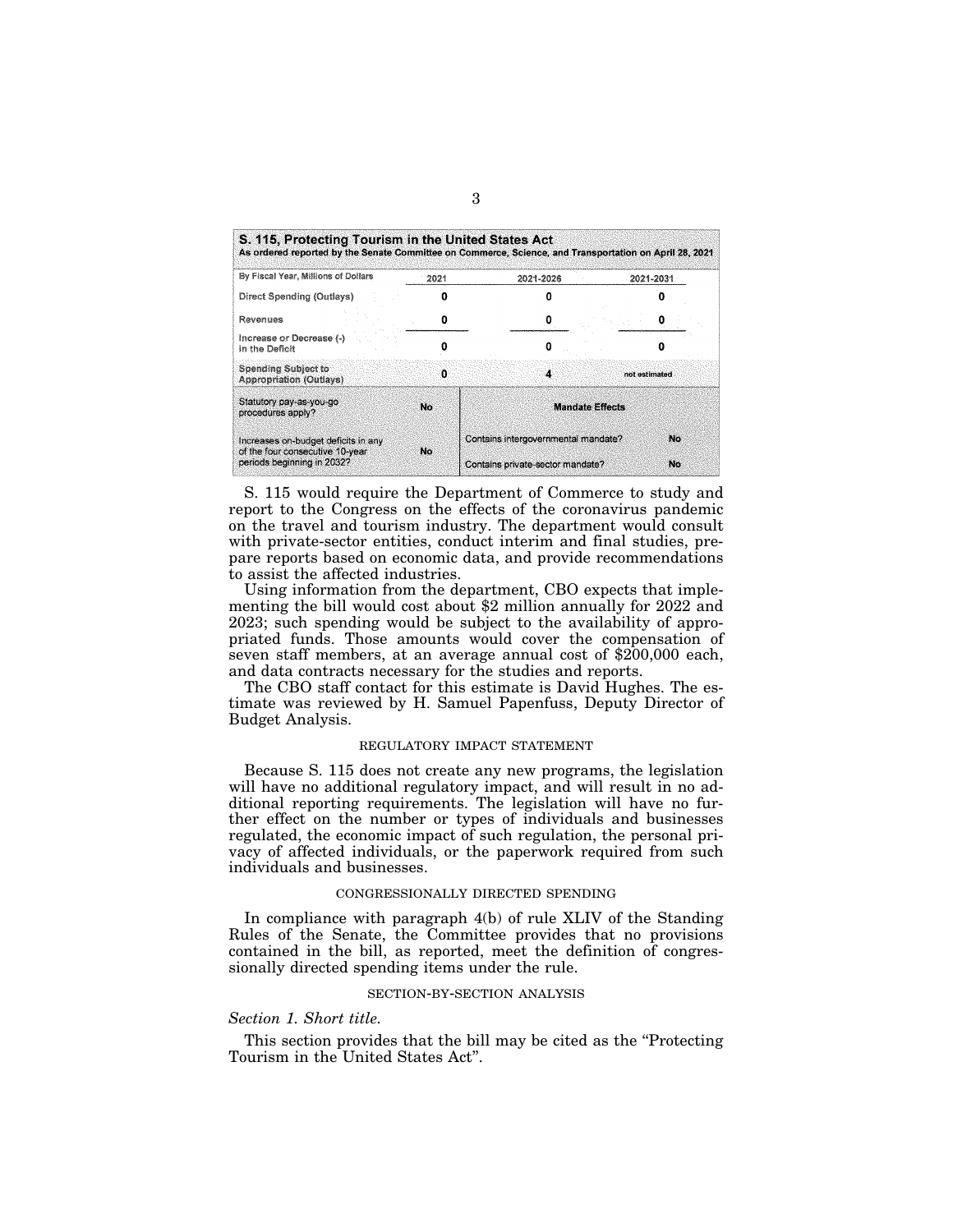#### *Section 2. Study and report on effects of COVID–19 pandemic on travel and tourism industry in United States.*

Paragraph (a) directs the Secretary of Commerce, in consultation with the United States Travel and Tourism Advisory Board and any other Federal agency head deemed appropriate, to complete a study on the effects of the COVID–19 pandemic on the travel and tourism industry within 1 year of the bill's enactment.

Paragraph (b) establishes that, in conducting the studies required by paragraphs (a) and (e), the Secretary must consider the following matters: (1) changes in employment rates and revenues of businesses in the travel and tourism industry during the pandemic period; (2) changes in employment and sales in industries related to the travel and tourism industry, as well as changes to the travel and tourism industry's contributions to those industries, during the pandemic period; (3) the effects of the former changes on the overall economy of the United States during and following the pandemic period; and (4) any other matters deemed appropriate.

Paragraph (c) requires the Secretary, in conducting the study required by paragraph (a), to consult with representatives from the sectors on small business; restaurant or food service; hotel and alternative accommodations; attractions or recreations; travel distribution services; passenger air; railroads; and rental cars; as well as destination marketing organizations and state tourism offices. The Secretary must provide an opportunity for the public to give comment and advice on conducting the study.

Paragraph (d) requires the Secretary to submit a report containing the results of the study and any policy recommendations for promoting and assisting the travel and tourism industry to the House Committee on Energy and Commerce and the Senate Committee on Commerce, Science, and Transportation. The report must also be made publicly available on the Department of Commerce's website.

Paragraph (e) requires the Secretary, in consultation with relevant stakeholders and within 3 months of the bill's enactment, to complete an interim study on the effects of the COVID–19 pandemic on the travel and tourism industry based on the information available at the time the study is conducted. The interim report shall provide a framework for the study required by paragraph (a). A report containing the results of this interim study must be submitted to the House Committee on Energy and Commerce and the Senate Committee on Commerce, Science, and Transportation, and be made publicly available on the Department of Commerce's website.

Paragraph (f) defines the term ''pandemic period'' as having the meaning given the term "emergency period" in section  $1135(g)(1)(B)$ of the Social Security Act,5 excluding any portion of such period that occurs more than 1 year after the bill is enacted. The term ''travel and tourism industry'' refers to the travel and tourism industry in the United States. The term ''Secretary'' means the Secretary of Commerce.

<sup>5</sup> 42 U.S.C. 1320b–5(g)(1)(B).